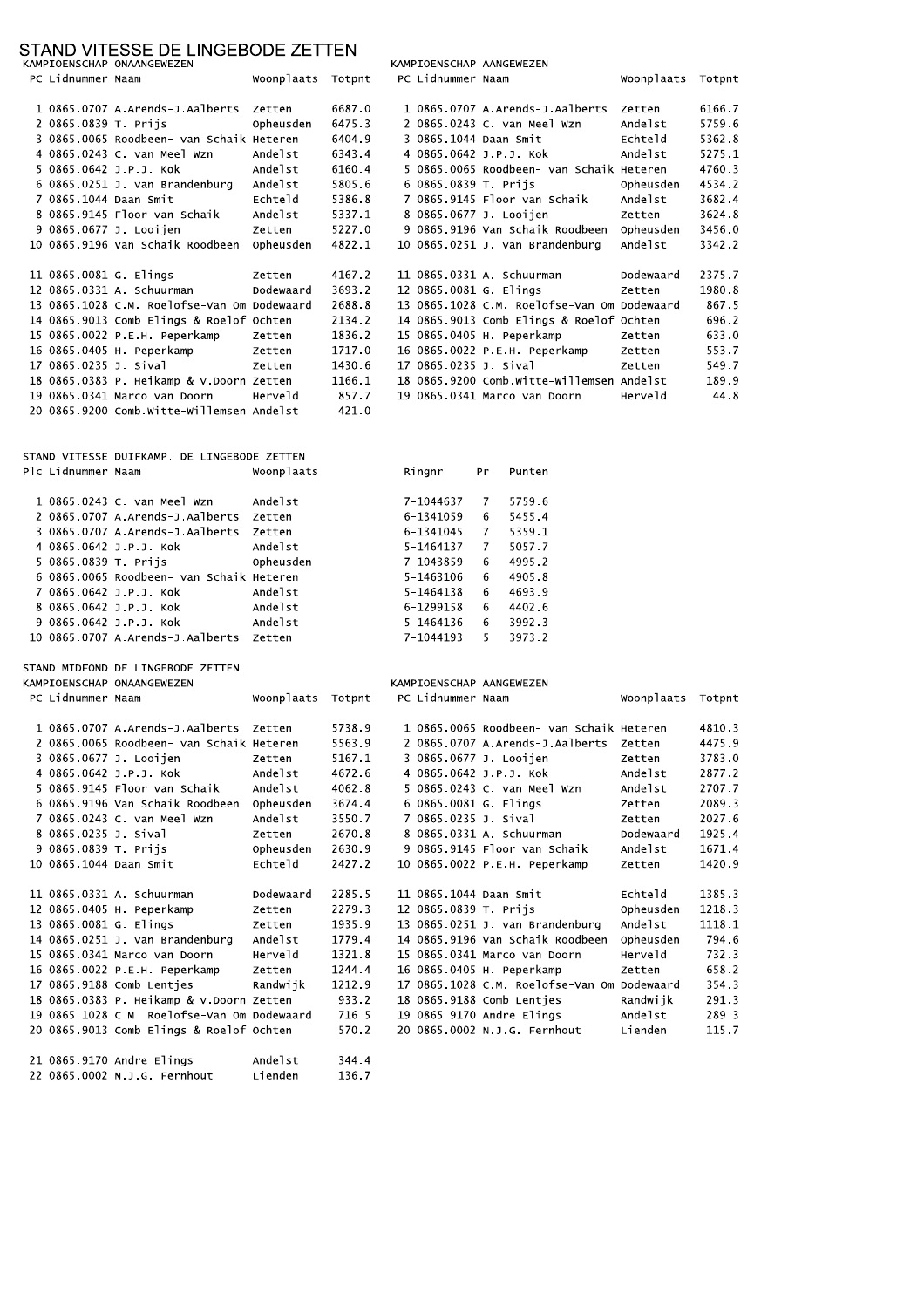## STAND MIDFOND DUIFKAMP. DE LINGEBODE ZETTEN

| PIC L10nummer Naam |                                            | woonplaats | kinghr    |    | Pr Punten |
|--------------------|--------------------------------------------|------------|-----------|----|-----------|
|                    | 1 0865.0707 A.Arends-J.Aalberts Zetten     |            | 5-1505159 | 5. | 4749.5    |
|                    | 2 0865.0065 Roodbeen- van Schaik Heteren   |            | 5-1463106 | 5. | 3780.1    |
|                    | 3 0865.0642 J.P.J. Kok       Andelst       |            | 7-1044329 | 5. | 3432.1    |
|                    | 4 0865.0707 A.Arends-J.Aalberts Zetten     |            | 7-1084756 | 4  | 3355.0    |
|                    | 5 0865.0065 Roodbeen- van Schaik Heteren   |            | 7-1043742 | 5. | 3017.0    |
|                    | 6 0865.0065 Roodbeen- van Schaik Heteren   |            | 5-1463085 | 4  | 2668.4    |
|                    | 7 0865.0642 J.P.J. Kok             Andelst |            | 7-1044367 | 4  | 2596.2    |
|                    | 8 0865,0065 Roodbeen- van Schaik Heteren   |            | 5-1463117 | 4  | 2592.9    |
|                    | 9 0865.0707 A.Arends-J.Aalberts Zetten     |            | 6-1341059 | 3  | 2564.8    |
|                    | 10 0865.0642 J.P.J. Kok Andelst            |            | 7-1044322 | 3  | 2540.5    |

STAND EENDAAGSE FOND DE LINGEBODE ZETTEN

KAMPIOENSCHAP ONAANGEWEZEN PC Lidnummer Naam Woonplaats Totpnt

|                       | 1 0865.0677 J. Looijen                      | Zetten    | 4523.9 |                        | 1 0865.0642 J.P.J. Kok                   | Andelst   | 3708.6 |
|-----------------------|---------------------------------------------|-----------|--------|------------------------|------------------------------------------|-----------|--------|
|                       | 2 0865.0642 J.P.J. Kok                      | Andelst   | 4125.9 |                        | 2 0865.0065 Roodbeen- van Schaik Heteren |           | 2489.5 |
|                       | 3 0865.0022 P.E.H. Peperkamp                | Zetten    | 3391.0 |                        | 3 0865.0707 A.Arends-J.Aalberts          | Zetten    | 2256.4 |
|                       | 4 0865.0065 Roodbeen- van Schaik Heteren    |           | 3361.3 |                        | 4 0865.0677 J. Looijen                   | Zetten    | 2207.0 |
| 5 0865.0235 J. Sival  |                                             | Zetten    | 2517.0 |                        | 5 0865.0022 P.E.H. Peperkamp             | Zetten    | 1814.0 |
|                       | 6 0865.1044 Daan Smit                       | Echteld   | 2290.0 | 6 0865.0235 J. Sival   |                                          | Zetten    | 1712.4 |
|                       | 7 0865.0707 A.Arends-J.Aalberts             | Zetten    | 2251.7 | 7 0865.0839 T. Prijs   |                                          | Opheusden | 1544.6 |
|                       | 8 0865.9013 Comb Elings & Roelof Ochten     |           | 1820.6 |                        | 8 0865.0331 A. Schuurman                 | Dodewaard | 1443.0 |
|                       | 9 0865.0331 A. Schuurman                    | Dodewaard | 1797.4 |                        | 9 0865.0243 C. van Meel Wzn              | Andelst   | 1241.0 |
| 10 0865.0839 T. Prijs |                                             | Opheusden | 1544.6 |                        | 10 0865.9013 Comb Elings & Roelof Ochten |           | 943.7  |
|                       |                                             |           |        |                        |                                          |           |        |
|                       | 11 0865.9145 Floor van Schaik               | Andelst   | 1244.0 | 11 0865.1044 Daan Smit |                                          | Echteld   | 770.5  |
|                       | 12 0865.0243 C. van Meel Wzn                | Andelst   | 1241.0 |                        | 12 0865.9145 Floor van Schaik            | Andelst   | 625.0  |
|                       | 13 0865.0545 A.J.M. Vollebreat              | Dodewaard | 1180.5 |                        | 13 0865.0405 H. Peperkamp                | Zetten    | 511.6  |
|                       | 14 0865.0383 P. Heikamp & v.Doorn Zetten    |           | 488.0  |                        | 14 0865.0383 P. Heikamp & v.Doorn Zetten |           | 487.2  |
|                       | 15 0865.1028 C.M. Roelofse-Van Om Dodewaard |           | 466.7  |                        |                                          |           |        |
|                       | 16 0865.0341 Marco van Doorn                | Herveld   | 431.9  |                        |                                          |           |        |
|                       | 17 0865.0405 H. Peperkamp                   | Zetten    | 430.2  |                        |                                          |           |        |
|                       | 18 0865.9188 Comb Lenties                   | Randwijk  | 42.3   |                        |                                          |           |        |

KAMPIOENSCHAP AANGEWEZEN PC Lidnummer Naam

Woonplaats Totpnt

#### STAND EENDAAGSE FOND DUIFKAMP. DE LINGEBODE ZETTEN Plc Lidnummer Naam Woonplaats

| Plc Lidnummer Naam |                                          | Woonplaats    | Ringnr    | Pr | Punten |
|--------------------|------------------------------------------|---------------|-----------|----|--------|
|                    | 1 0865.0677 J. Looijen                   | Zetten        | 7-1044559 | 4  | 3203.6 |
|                    | 2 0865.0677 J. Looijen                   | Zetten        | 7-1044360 | 3  | 2880.3 |
|                    | 3 0865.0677 J. Looijen                   | Zetten        | 6-1299495 | 4  | 2846.2 |
|                    | 4 0865.0642 J.P.J. Kok                   | Andelst       | 5-1464138 | 3  | 2759.9 |
|                    | 5 0865 0677 J. Looijen                   | Zetten        | 6-1299514 | 5. | 2703.9 |
|                    | 6 0865.0677 J. Looijen                   | Zetten        | 6-1299485 | 4  | 2496.0 |
|                    | 7 0865.0707 A.Arends-J.Aalberts          | <b>Zetten</b> | 4-1705689 | 3. | 2256.4 |
|                    | 8 0865.0065 Roodbeen- van Schaik Heteren |               | 4-1705827 | 4  | 2197.8 |
|                    | 9 0865.0642 J.P.J. Kok                   | Andelst       | 6-1299147 | 3  | 2121.5 |
|                    | 10 0865.0642 J.P.J. Kok                  | Andelst       | 5-1464153 | ٩  | 2072.5 |

#### STAND JONGE DUIVEN DE LINGEBODE ZETTEN

|                        | KAMPIOENSCHAP ONAANGEWEZEN               |            |        | KAMPIOENSCHAP AANGEWEZEN |                                          |            |        |
|------------------------|------------------------------------------|------------|--------|--------------------------|------------------------------------------|------------|--------|
| PC Lidnummer Naam      |                                          | Woonplaats | Totpnt | PC Lidnummer Naam        |                                          | Woonplaats | Totpnt |
| 1 0865.0839 T. Priis   |                                          | Opheusden  | 6936.2 | 1 0865.0839 T. Priis     |                                          | Opheusden  | 5048.9 |
|                        | 2 0865.0707 A.Arends-J.Aalberts          | Zetten     | 6898.0 |                          | 2 0865.9145 Floor van Schaik             | Andelst    | 4096.7 |
|                        | 3 0865.0065 Roodbeen- van Schaik Heteren |            | 6488.8 |                          | 3 0865.0707 A.Arends-J.Aalberts          | Zetten     | 3390.8 |
|                        | 4 0865.9145 Floor van Schaik             | Andelst    | 6380.4 |                          | 4 0865.0065 Roodbeen- van Schaik Heteren |            | 3224.5 |
|                        | 5 0865.0251 J. van Brandenburg           | Andelst    | 5503.2 |                          | 5 0865.0243 C. van Meel Wzn              | Andelst    | 2325.0 |
|                        | 6 0865.0642 J.P.J. Kok                   | Andelst    | 4718.4 |                          | 6 0865.0251 J. van Brandenburg           | Andelst    | 1874.2 |
|                        | 7 0865.0331 A. Schuurman                 | Dodewaard  | 4141.7 | 7 0865.0677 J. Looijen   |                                          | Zetten     | 1774.9 |
|                        | 8 0865.0243 C. van Meel Wzn              | Andelst    | 3455.5 | 8 0865.0642 J.P.J. Kok   |                                          | Andelst    | 1648.1 |
|                        | 9 0865.0677 J. Looijen                   | Zetten     | 2741.5 | 9 0865,0081 G. Elings    |                                          | Zetten     | 1243.6 |
| 10 0865.0081 G. Elings |                                          | Zetten     | 2560.8 | 10 0865.1044 Daan Smit   |                                          | Echteld    | 1045.4 |
| 11 0865.1044 Daan Smit |                                          | Echteld    | 2370.9 |                          | 11 0865.0331 A. Schuurman                | Dodewaard  | 684.3  |
| 12 0865.0235 J. Sival  |                                          | Zetten     | 309.5  | 12 0865.0235 J. Sival    |                                          | Zetten     | 309.5  |
|                        | 13 0865.0341 Marco van Doorn             | Herveld    | 26.4   |                          |                                          |            |        |
| 14 0865.0278 P. Spijk  |                                          | Herveld    | 14.2   |                          |                                          |            |        |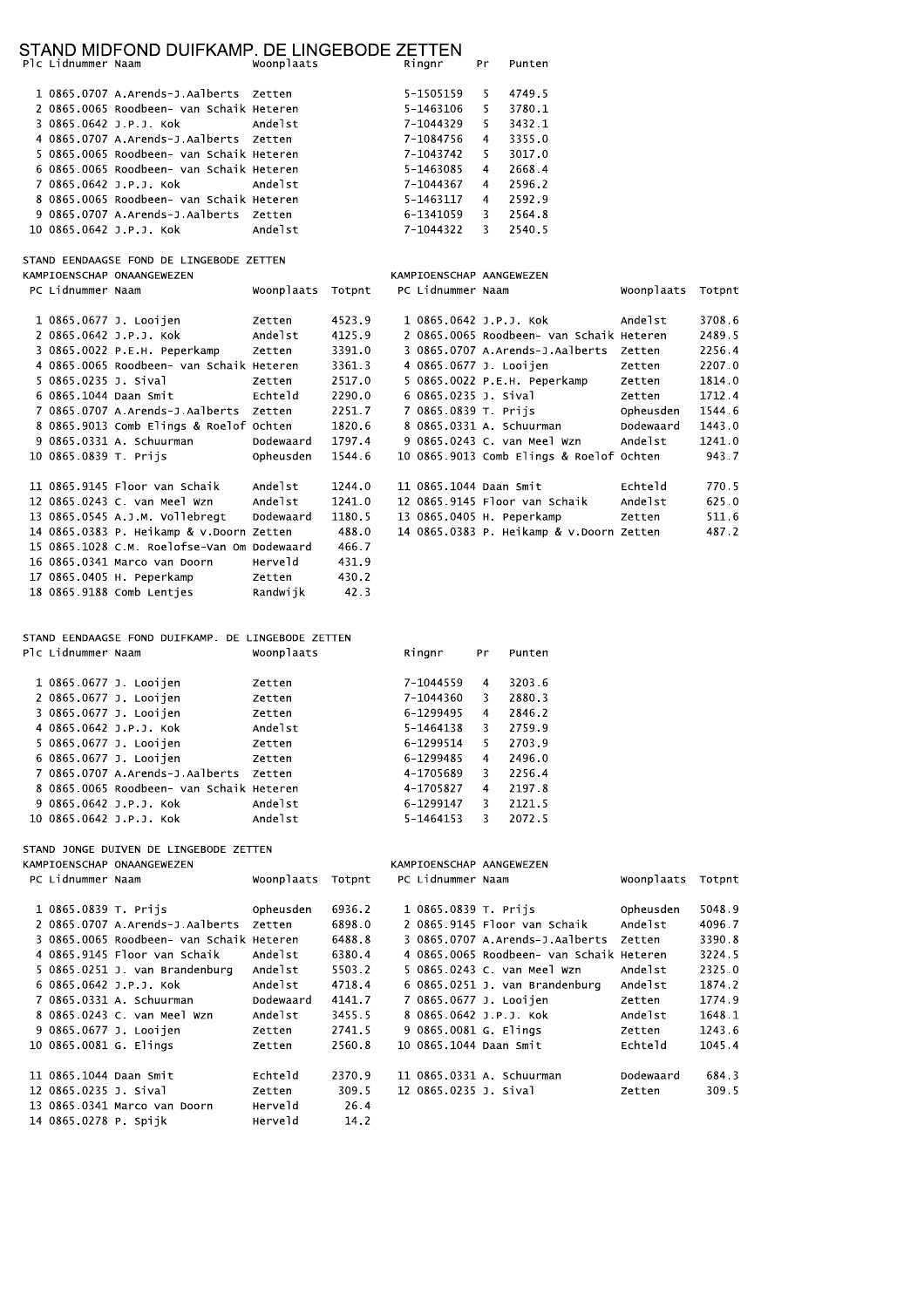# STAND JONGE DUIVEN DUIFKAMP. DE LINGEBODE ZETTEN Plc Lidnummer Naam<br>Plc Lidnummer Naam Woonplaats Ringnr Pr Punten

|  |                                          | $\frac{1}{2}$ | .         |   |        |
|--|------------------------------------------|---------------|-----------|---|--------|
|  | 1 0865.0839 T. Priis                     | Opheusden     | 8-1670943 | 8 | 6204.0 |
|  | 2 0865.0065 Roodbeen- van Schaik Heteren |               | 8-1671065 | 7 | 4995.1 |
|  | 3 0865.0707 A.Arends-J.Aalberts Zetten   |               | 8-1710505 | 4 | 3619.8 |
|  | 4 0865,0065 Roodbeen- van Schaik Heteren |               | 8-1671091 | 5 | 3437.7 |
|  | 5 0865.9145 Floor van Schaik Andelst     |               | 8-5162806 | 6 | 3322.2 |
|  | 6 0865.0642 J.P.J. Kok       Andelst     |               | 8-1673033 | 5 | 3248.1 |
|  | 7 0865,0065 Roodbeen- van Schaik Heteren |               | 8-1671051 | 5 | 3155.6 |
|  | 8 0865,0065 Roodbeen- van Schaik Heteren |               | 8-1671090 | 5 | 3025.8 |
|  | 9 0865.9145 Floor van Schaik             | Andelst       | 8-5162814 | 6 | 2913.3 |
|  | 10 0865.9145 Floor van Schaik Andelst    |               | 8-5162811 | 7 | 2817.3 |

STAND NATOUR DE LINGEBODE ZETTEN

| KAMPIOENSCHAP ONAANGEWEZEN |                                             |            |        | KAMPIOENSCHAP AANGEWEZEN |                                             |            |        |
|----------------------------|---------------------------------------------|------------|--------|--------------------------|---------------------------------------------|------------|--------|
| PC Lidnummer Naam          |                                             | Woonplaats | Totpnt | PC Lidnummer Naam        |                                             | Woonplaats | Totpnt |
|                            |                                             |            |        |                          |                                             |            |        |
|                            | 1 0865.0707 A.Arends-J.Aalberts             | Zetten     | 4846.8 |                          | 1 0865.0707 A.Arends-J.Aalberts             | Zetten     | 4577.8 |
|                            | 2 0865.0065 Roodbeen- van Schaik Heteren    |            | 4546.8 |                          | 2 0865.0065 Roodbeen- van Schaik Heteren    |            | 4346.3 |
|                            | 3 0865.9145 Floor van Schaik                | Andelst    | 4119.0 | 3 0865.1044 Daan Smit    |                                             | Echteld    | 3197.7 |
| 4 0865.1044 Daan Smit      |                                             | Echteld    | 3634.5 | 4 0865.0235 J. Sival     |                                             | Zetten     | 2540.0 |
|                            | 5 0865.0251 J. van Brandenburg              | Andelst    | 3418.7 | 5 0865.0839 T. Prijs     |                                             | Opheusden  | 2043.8 |
| 6 0865.0642 J.P.J. Kok     |                                             | Andelst    | 3091.6 | 6 0865.0642 J.P.J. Kok   |                                             | Andelst    | 1612.1 |
|                            | 7 0865.9013 Comb Elings & Roelof Ochten     |            | 2754.7 | 7 0865.0791 H.H. Link    |                                             | Herveld    | 1312.3 |
| 8 0865.0235 J. Sival       |                                             | Zetten     | 2610.9 |                          | 8 0865.9145 Floor van Schaik                | Andelst    | 1295.5 |
| 9 0865.0839 T. Prijs       |                                             | Opheusden  | 2584.0 |                          | 9 0865.0251 J. van Brandenburg              | Andelst    | 1243.1 |
|                            | 10 0865.0405 H. Peperkamp                   | Zetten     | 1965.0 |                          | 10 0865.9013 Comb Elings & Roelof Ochten    |            | 1200.3 |
|                            |                                             |            |        |                          |                                             |            |        |
| 11 0865.0791 H.H. Link     |                                             | Herveld    | 1786.7 |                          | 11 0865.1028 C.M. Roelofse-Van Om Dodewaard |            | 634.1  |
|                            | 12 0865.1028 C.M. Roelofse-Van Om Dodewaard |            | 1308.7 |                          | 12 0865.0405 H. Peperkamp                   | Zetten     | 616.3  |
| 13 0865.0278 P. Spiik      |                                             | Herveld    | 556.5  |                          | 13 0865.0341 Marco van Doorn                | Herveld    | 134.1  |
|                            | 14 0865.0341 Marco van Doorn                | Herveld    | 366.4  |                          |                                             |            |        |

| STAND NATOUR DUIFKAMP. DE LINGEBODE ZETTEN |                    |                                          |               |           |    |        |  |  |  |  |
|--------------------------------------------|--------------------|------------------------------------------|---------------|-----------|----|--------|--|--|--|--|
|                                            | Plc Lidnummer Naam |                                          | Woonplaats    | Ringnr    | Pr | Punten |  |  |  |  |
|                                            |                    |                                          |               |           |    |        |  |  |  |  |
|                                            |                    | 1 0865.0707 A.Arends-J.Aalberts          | Zetten        | 7-1044193 | 5  | 4624.0 |  |  |  |  |
|                                            |                    | 2 0865.0707 A.Arends-J.Aalberts          | <b>Zetten</b> | 7-1084739 | 5  | 4295.3 |  |  |  |  |
|                                            |                    | 3 0865.0707 A.Arends-1.Aalherts          | 7etten        | 5-1505159 | 5. | 4277.3 |  |  |  |  |
|                                            |                    | 4 0865.0065 Roodbeen- van Schaik Heteren |               | 5-1889984 | 5. | 4224.2 |  |  |  |  |
|                                            |                    | 5 0865.0065 Roodbeen- van Schaik Heteren |               | 5-1463106 | 5. | 4160.7 |  |  |  |  |
|                                            |                    | 6 0865.0707 A.Arends-J.Aalberts          | <b>Zetten</b> | 6-1341045 | 5. | 3941.5 |  |  |  |  |
|                                            |                    | 7 0865.0065 Roodbeen- van Schaik Heteren |               | 7-1043758 | 5  | 3865.0 |  |  |  |  |
|                                            |                    | 8 0865.0707 A.Arends-J.Aalberts          | <b>Zetten</b> | 7-1044285 | 4  | 3578.8 |  |  |  |  |
|                                            |                    | 9 0865.0707 A.Arends-J.Aalberts          | <b>Zetten</b> | 6-1341048 | 4  | 3466.8 |  |  |  |  |
|                                            |                    | 10 0865.0707 A.Arends-J.Aalberts         | 7etten        | 7-1084736 | 4  | 3218.3 |  |  |  |  |
|                                            |                    |                                          |               |           |    |        |  |  |  |  |